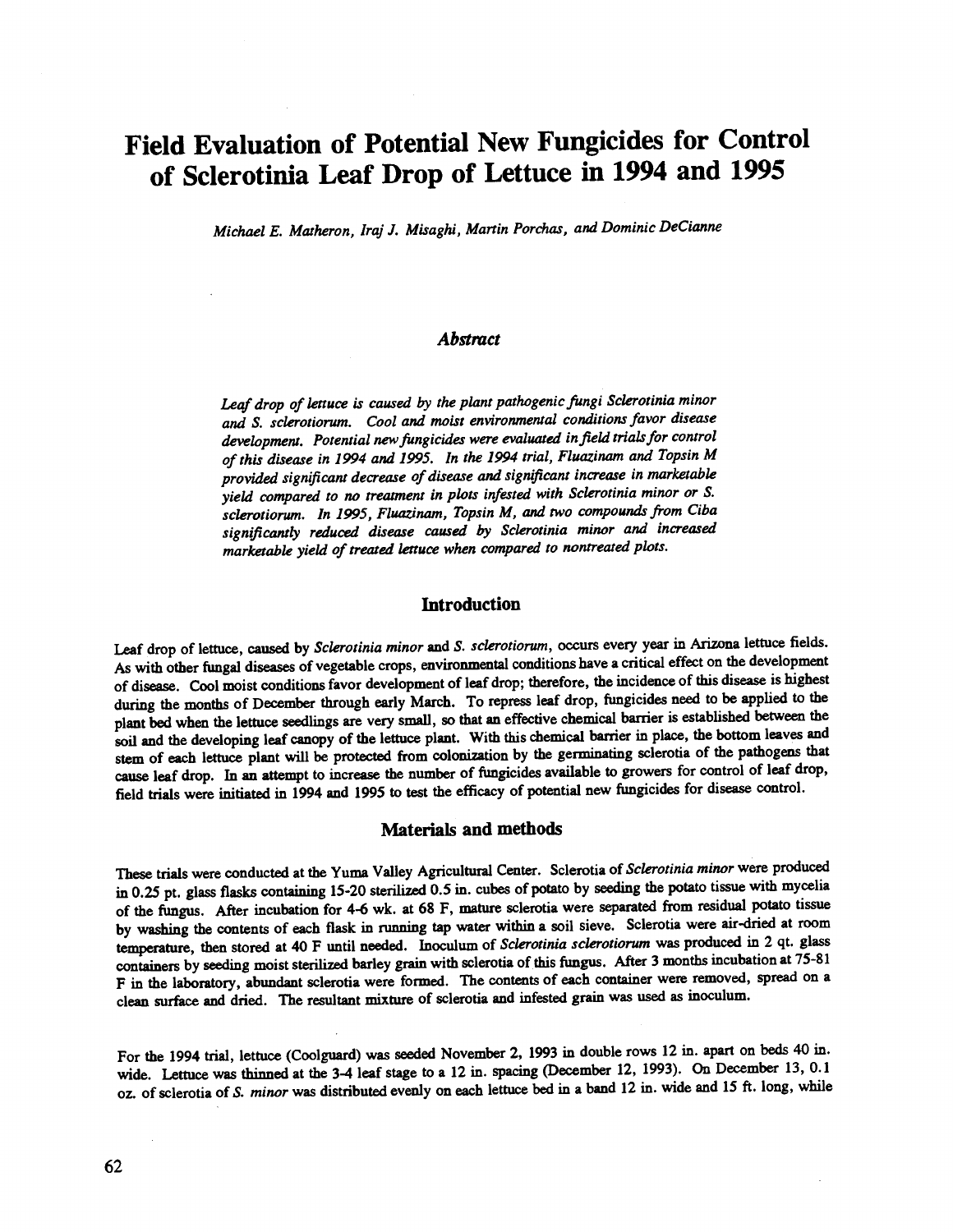0.5 pt. of the dried inoculum of S. sclerotiorum was distributed on each lettuce bed in a band 12 in. wide and 25 ft. long. Fungicides were applied December 15, 1993 and January 6, 1994 to the surface of inoculated beds with a tractor-mounted boom sprayer (D2 31 fine-screen nozzles spaced 12 in. apart) that delivered 100 gal/acre at 100 psi. Treatments were replicated 5 times in a randomized complete block design. Each replicate consisted of 15 or 25 ft. of bed, which contained two rows of lettuce. Treatment beds were separated by single nontreated but inoculated beds. For the 1994 trial, mean soil temperature (F) at the 2-4 inch depth was as follows: December 1993, 54; January 1994, 56; February, 60; March, 67. Total rainfall (in.) was as follows: December, 0.00; January, 0.01; February, 0.31, March 1 -8, 0.08. Furrow irrigation was used for the duration of this trial. Leaf drop was monitored by recording the number of collapsed lettuce plants. The percentage of marketable heads was determined at the conclusion of the trial at plant maturity (March 8).

In the 1995 trial, lettuce (Barnburner) was seeded November 2, 1994. Plots were inoculated with Sclerotinia minor as described earlier by sprinkling 3.6 grams of sclerotia of S. minor on the surface of each 20-ft-long plot between the rows of lettuce. Treatments were applied December 15, 1994 and again January 9, 1995. During the 1995 trial, mean soil temperature (F) at the 2-4 inch depth was as follows: December 1994, 57; January 1995, 56; February, 65; March, 70. Total rainfall (in.) was as follows: December, 1.77; January, 0.58; February, 0.17 March 1-9, 0.02. Plants were rated as in 1994 at the conclusion of the trial at plant maturity (March 9).

#### Results and Discussion

The results of the 1994 study are presented in Tables 1 and 2 while the results for the 1995 trial are presented in Table 3. Most of the tested materials significantly reduced the incidence of lettuce drop and increased the number of marketable heads compared to plots receiving no chemical treatment. The 1995 trial included one treatment utilizing a potential biological control agent (the bacterium Pseudomonas cepacia) which did not demonstrate a significant amount of disease control in this study. No symptoms of phytotoxicity were evident in any of the treatments within this trial. These tests have identified some new materials that might increase the chemical disease control options for leaf drop of lettuce in the future. Further evaluation of potential new fungicides for control of lettuce diseases is planned for next year.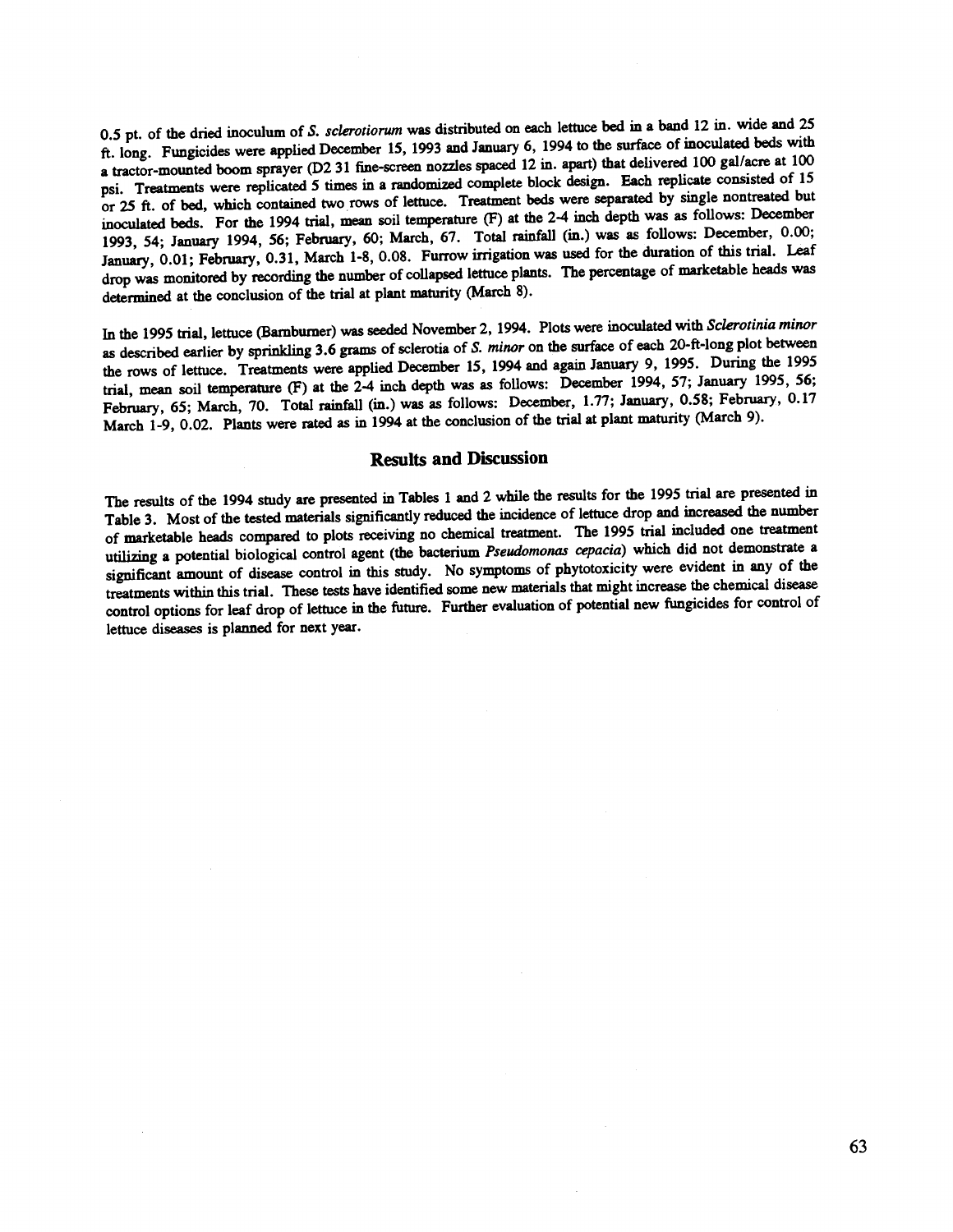| Treatment                                   | Rate (product/A) | Number of<br>diseased<br>heads per plot* | Number of<br>marketable<br>heads per plot* |
|---------------------------------------------|------------------|------------------------------------------|--------------------------------------------|
| <b>Fluazinam 500F</b>                       |                  |                                          |                                            |
| 2 applic./no incorp.                        | 15.4 fl. oz.     | $2.6a**$                                 | 17.4 $cd**$                                |
| Fluazinam 500F                              |                  |                                          |                                            |
| 2 applic./no incorp.                        | 30.7 fl. oz.     | 2.6a                                     | 18.6 de                                    |
| <b>Fluazinam 500F</b>                       |                  |                                          |                                            |
| 1 applic./incorp.""                         | 30.7 fl. oz.     | 2.6a                                     | $20.8$ fg                                  |
| Ronilan, then Topsin M                      | $1.5$ lb.        | 4.8 b                                    | 22.2 <sub>g</sub>                          |
| 1 applic. of each<br>Fluazinam 500F         |                  |                                          |                                            |
| 1 applic./incorp.**'                        | 15.4 fl. oz.     | 5.6 bc                                   | $21.2$ fg                                  |
| Topsin $M +$ Microthiol                     |                  |                                          |                                            |
| 2 applications                              | $1.5 + 3.0$ lb.  | 5.6bc                                    | 19.8 ef                                    |
| Rovral 4F                                   |                  |                                          |                                            |
| 2 applications                              | 24.0 fl. oz.     | 6.4 bcd                                  | 20.0 ef                                    |
| <b>Topsin M</b>                             |                  |                                          |                                            |
| 2 applications                              | $1.5$ lb.        | $7.2$ bcde                               | 19.2e                                      |
| Ronilan 50DF                                |                  | $7.8$ cde                                | 20.0 ef                                    |
| 2 applications                              | $1.5$ lb.        |                                          |                                            |
| Topsin M, then Ronilan<br>1 applic. of each | $1.5$ lb.        | $9.4$ def                                | 16.2 bc                                    |
| <b>ICIA-5504 25SC</b>                       |                  |                                          |                                            |
| 2 applications                              | 10.8 fl. oz.     | $10.0$ efg                               | 15.2 <sub>b</sub>                          |
|                                             |                  |                                          |                                            |
| Untreated control                           |                  | 13.6 <sub>g</sub>                        | 12.6 a                                     |
|                                             |                  |                                          |                                            |

TABLE 1. Results of 1994 field trial to evaluate fungicides for control of leaf drop of lettuce caused by Sclerotinia minor. Michael Matheron and Martin Porchas, Yuma Agricultural Center, University of Arizona.

 $\overline{\ast}$ Average number of heads per 15 ft. plot.

- Values in each column followed by a different letter are significantly different  $* *$ according to the Duncan-Waller K-Ratio Test  $(P= 0.05)$ .
- Treatment applied to bed surface, then incorporated into soil before seeding. \* \* \* All other treatments applied after thinning plus 3 weeks later and not incorporated.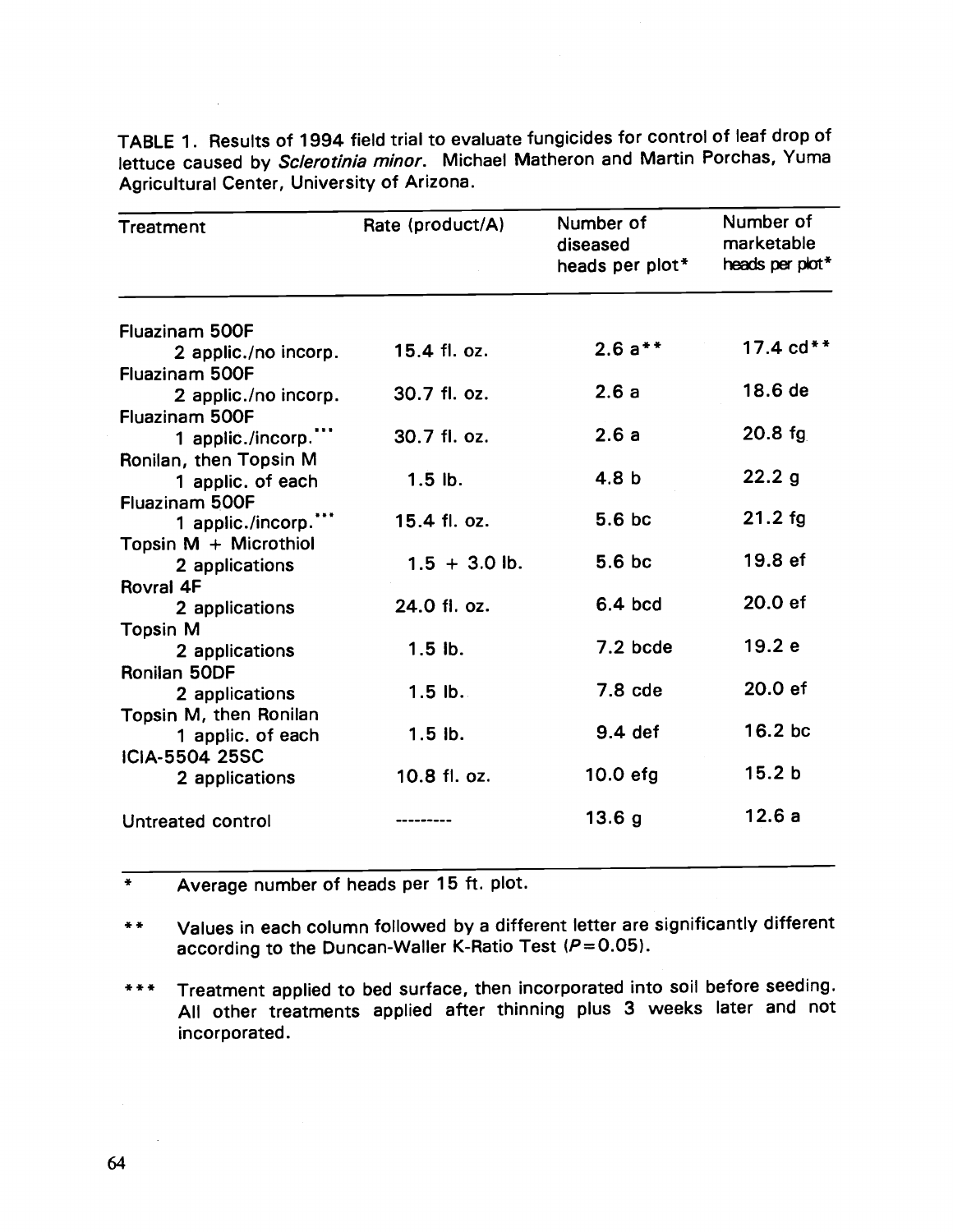| Treatment                      | Rate (product/A) | Number of<br>diseased<br>heads per plot* | Number of<br>marketable<br>heads per plot* |
|--------------------------------|------------------|------------------------------------------|--------------------------------------------|
| Fluazinam 500F                 |                  |                                          |                                            |
| 2 applications                 | 30.7 fl. oz.     | $4.4a$ **                                | 30.6 $g$ **                                |
| Fluazinam 500F                 |                  | 4.6ab                                    | 27.2 ef                                    |
| 1 applic./no incorp.           | 30.7 fl. oz.     |                                          |                                            |
| Fluazinam 500F                 |                  | 5.2ab                                    | 30.6 <sub>g</sub>                          |
| 2 applications                 | 15.4 fl. oz.     |                                          |                                            |
| Ronilan 50DF<br>2 applications | $1.5$ lb.        | $5.6$ abc                                | 34.8 h                                     |
| Fluazinam 500F                 |                  |                                          |                                            |
| 1 applic./incorp."**           | 30.7 fl. oz.     | $6.8$ abc                                | 26.0 de                                    |
| Fluazinam 500F                 |                  |                                          |                                            |
| 1 applic./incorp."**           | 15.4 fl. oz.     | $8.0$ abc                                | 30.0 g                                     |
| Ronilan, then Topsin M         |                  |                                          |                                            |
| 1 applic. of each              | $1.5$ lb.        | $8.4$ abc                                | $29.4$ fg                                  |
| Fluazinam 500F                 |                  |                                          |                                            |
| 1 applic./no incorp.           | 15.4 fl. oz.     | 9.0 <sub>b</sub>                         | 29.4 fg                                    |
| Rovral 4F                      |                  |                                          |                                            |
| 2 applications                 | 24.0 fl. oz.     | 10.0 <sub>cd</sub>                       | 28.2 efg                                   |
| Topsin M, then Ronilan         |                  |                                          |                                            |
| 2 applications                 | $1.5$ lb.        | 14.0 de                                  | 27.2 ef                                    |
| Topsin M + Microthiol          |                  | 15.0e                                    | 26.0 de                                    |
| 2 applications                 | $1.5 + 3.0$ lb.  |                                          |                                            |
| Topsin M 70W<br>2 applications | $1.5$ lb.        | 15.6e                                    | 24.6 d                                     |
| Untreated control              |                  |                                          |                                            |
| Inoc. not incorp.              |                  | 20.4 f                                   | 14.2a                                      |
| <b>ICIA-5504 25SC</b>          |                  |                                          |                                            |
| 2 applications                 | 10.8 fl. oz.     | 20.4 f                                   | 17.8 <sub>b</sub>                          |
| Untreated control              |                  |                                          |                                            |
| Inoc. incorp.                  |                  | 21.2 f                                   | 20.4c                                      |
|                                |                  |                                          |                                            |

TABLE 2. Results of 1994 field trial to evaluate fungicides for control of leaf drop of lettuce caused by Sclerotinia sclerotiorum. Michael Matheron and Martin Porchas, Yuma Agricultural Center, University of Arizona.

\* Average number of heads per 25 ft. plot.

- \*\* Values in each column followed by a different letter are significantly different according to the Duncan-Waller K-Ratio Test  $(P= 0.05)$ .
- \*\*\* Treatment applied to bed surface, then incorporated into soil before seeding. Other treatments applied after thinning plus 3 weeks later and not incorporated.